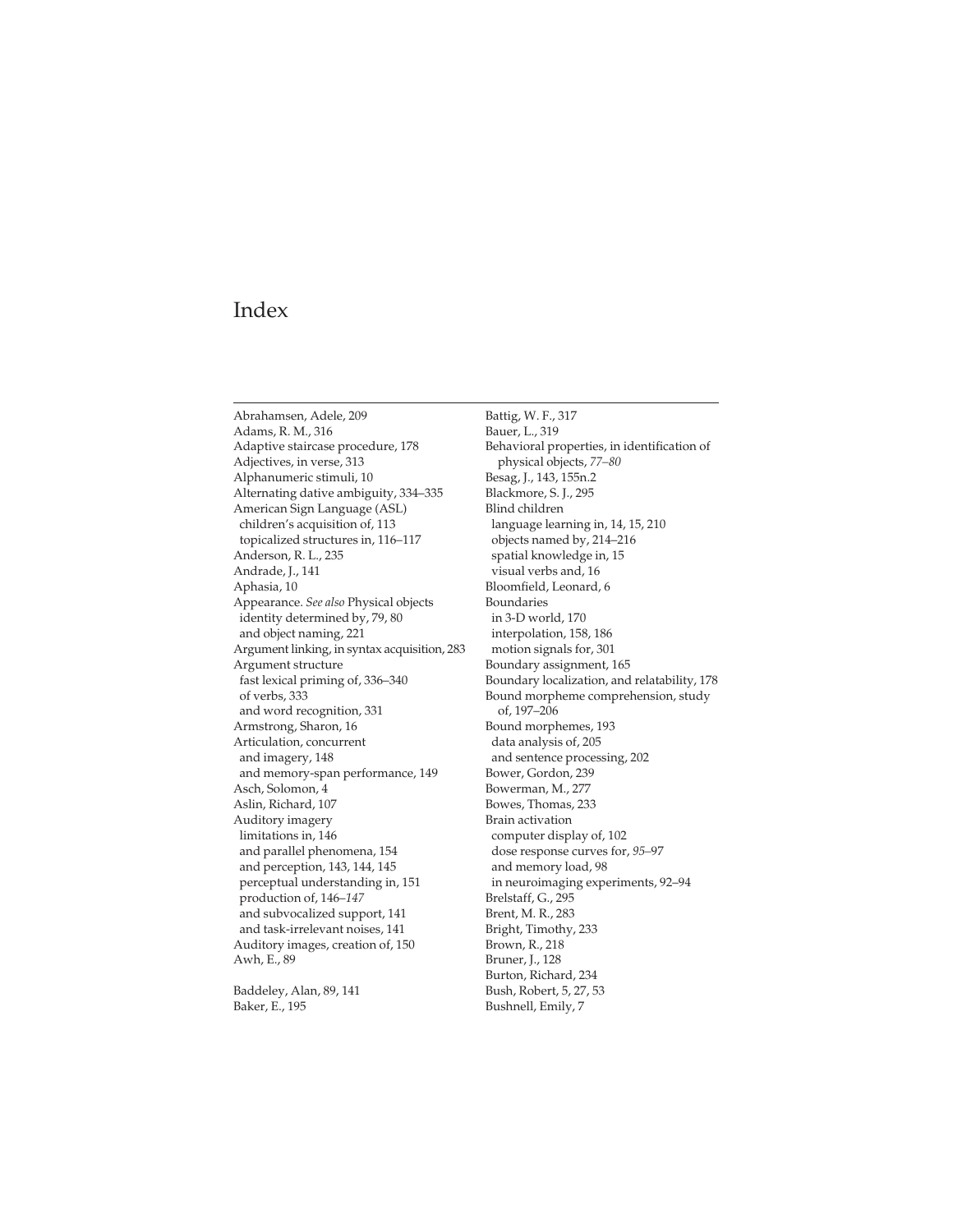Caregiver speech, 11. *See also* Motherese Carew, Richard, 233 Carey, S., 71, 72 Categories entrenched properties and, 73–76 membership in, 70 psychological essentialism of, 70–73 Category development in children, 73 establishing identities in, 291 Causal agent, in object naming, 220 Certainty distinction, and MSV acquisition, 250–251, 257–258, 266 Chalkley, M. A., 107, 194 Change motion-based model of, 301 perception of, 293–394 and perception of occlusion, 299 during saccades, 295 Charron, Pierre, 233 Cheese Seminar, 8, 191. *See also* Seminars Chiasson, L., 255 Children. *See also* Blind children; Deaf children acquisition of mental state verbs in, 245 bound morpheme comprehension in, 197–200, 202 categorization of objects by, 69 entrenched categories acquired by, 75–76 notions about insides of, 81–82 preschool experience of, 263–266 sensitivity to morphological cues of, 196 statistical learning in, 109–110 Children, hearing, gesture systems of, 123 Chinese culture development of gestural systems in, 129 mother-child interaction in, 128 Chomsky, Carol, 4 Chomsky, Noam, 4, 6, 275–276 Chronometric analysis, 87 Clark, E. V., 317 Clark, H. H., 108, 317 Clark, Kenneth, 1 Classification. *See also* Categories similarity as basis for, 215 and word learning, 216 Cognitive development and MSV acquisition, 254–255 similarities in, 215 Cognitive psychological approach, to mental verbs, 249–250 Cognitive science, 87

and creative language use, 312 foundation of, 213 Coloration, and adjectives, 219 Colwill, Ruth, 43–44 Combinatory categorial grammars (CCGs), 341 "Common Fate, Factor of," 181–182 Complete objects, perception of, 182 Compound nouns, structure of, 6 Comprehension studies, 195, 205. *See also* Cognitive science Computational analysis, of visualizing objects, 163 Computational linguistics, 4, 341 Computer models, in study of cognition, 87 Computers advances in, 12 UNIVAC2, 3 Conjunctive phrases, contractions of, 319 Conjuncts, 320 Continuation principle, 163, 166 Continuity first-order, *164* Gestalt notions of, 165 Continuity errors, 295–296 Contours 3-D illusory, *170* and good continuation, 163 illusory *vs.* occluded, 160–161 occluded, *170* relatability, 174 Counting-out poems, 321–322, 324 Count noun context, for object naming, 219 Crabbe, G., 157 Crowder, R., 142 Cunningham, Douglas, 297 Darbishire, H., 316 Das, A., 186 Davidge, J., 255 Deaf children acquisition of language by, 14 Chinese, 129 gesture systems of, 123–124, 126, 133 language acquisition of, 113 language use of, 126 and parent-child interaction, 127, 128 Deception, emotional, 236 Decomposing, of complex cognitive processes, 87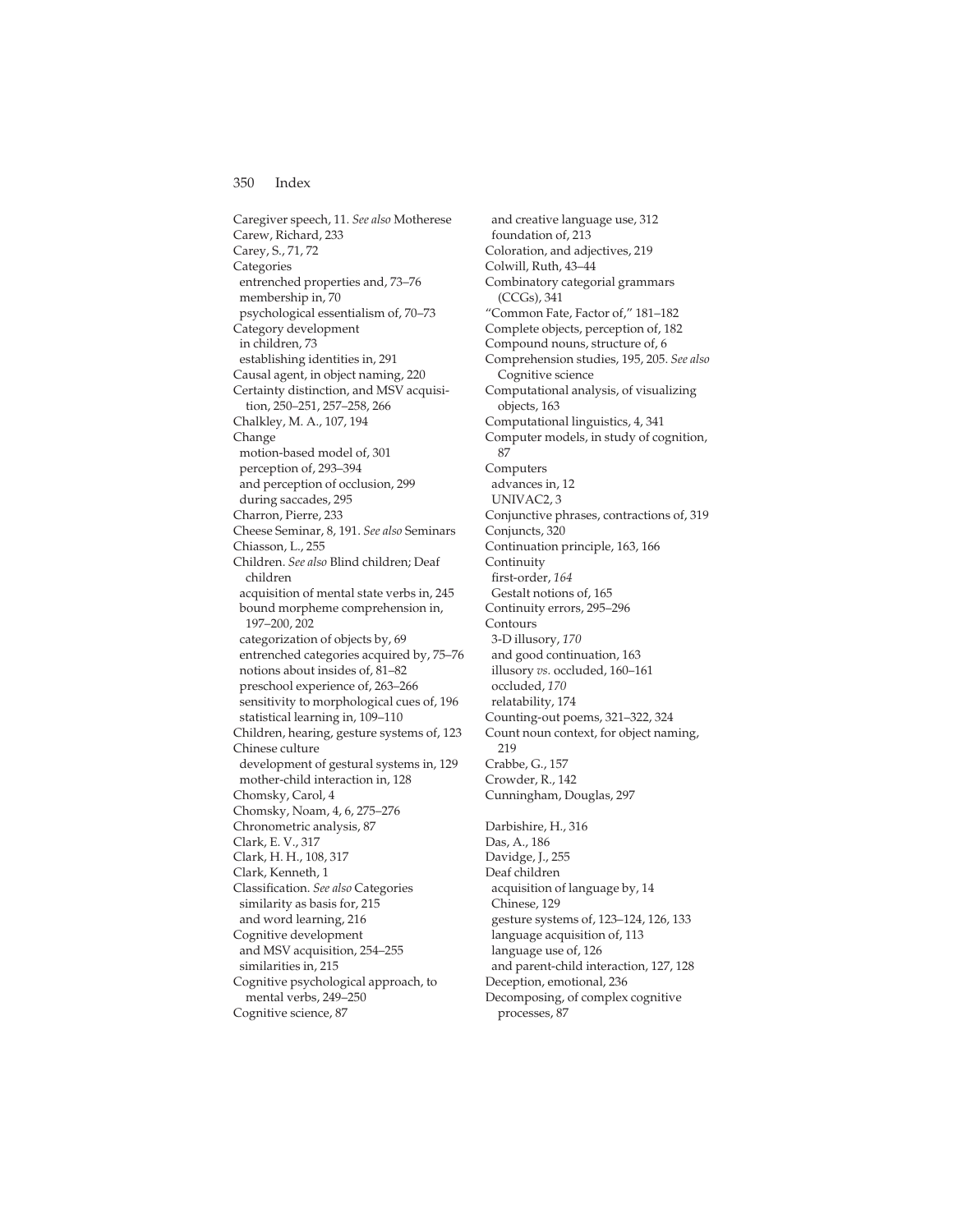Dell, Gary, 7 Deprivation paradigm in language acquisition, 245 pioneered by Gleitmans, 269 Depth relatability experiments, stimuli in, 170–*171* Depth relationship, between objects, 160 Detachment gain, 155 Diachronic survey, 318 Diggle, P. J., 143, 155n.2 Discontinuity, first-order, *164* Discovery, image-based, 152 Distributional analysis, of language acquisition, 17–18 Distributional information, for language, 107 Donders, R. C., 91, 95–96 DO/S ambiguity, 336 Dot localization paradigm, 178–179 Down's syndrome, language learning in, 14 Drama, H. Gleitman's interest in, 231–232. *See also* Plays; Theater Dynamic occlusion displays, *299,* 300, 301 paradigm, 183–187 Ecological analyses of perception, 181

Edge, occluding, 165–166 Edge classification, 165, 168 Edge continuation, and interpolation, 186 Edge-insensitive process, 181 Edge interactions, 187 Edge relatability and object perception, 181 and similarity, 179 spatiotemporal, 182–183 Edge-sensitive process, 182 Education, undergraduate, 54 Elyot, Sir Thomas, 233 Embarrassment, emotion of, 232 Emotion in Elizabethan psychology, 234–241 everyday meaning of, 240–241 folk psychologies of, 232 modern academic theories of, 241 modern psychology of, 240–241 Enacted images, 147 English language, lexical innovation in, 317. *See also* Language Entrenchment, concept of, 73 Equifinality, in language learning, 129–130 Ergative languages, 286, 287 Errors, patterns of, 87 Essences, psychological, 70–71 Essentialism, psychological, 70–73 Ethics, emotion and, 241–242 Events, in Elizabethan psychology, 237 Factivity, determination of, 248–249 Factivity dimension children's understanding of, 253 in grade-schoolers, 252 and MSV acquisition, 254 in three-year-olds, 251 Factor of direction, *162* False beliefs, first-order *vs.* second-order, 269n.3 Familiar morpheme hypothesis, 204 Fast lexical priming, 337, 338 Feldman, Heidi, 7, 13, 14, 123, 210 Field, D., 168 Fisher, Cynthia, 220, 275–290 Form class, 193 grammatical morphemes in, 194 and spatial relationships, 213 Fowler, C. A., 313 Frank, R., 255 Free report procedure, 300 Function, 221 in object naming, 221–225 smooth, 162 Furrow, D., 253, 255

Gabor patches, 168 Galanter, Eugene, 3–4, 5 Gallistel, Randy, 15 Garden-path effects, 338 in language learning, 327–328 magnitude of, *339* Garnsey, S. M., 329 Geer, Sandra, 7 Gelman, R., 81–82 Gelman, S. A., 82, 195 Generalization, in object naming, 226 Gerken, L. A., 196, 197, 201 Gestalt principles good continuation, 188 good form, 174–177 law of proximity, 169 in object perception, 158 object segregation, 157 and unit formation, 161 Gestalt psychology

## Index 351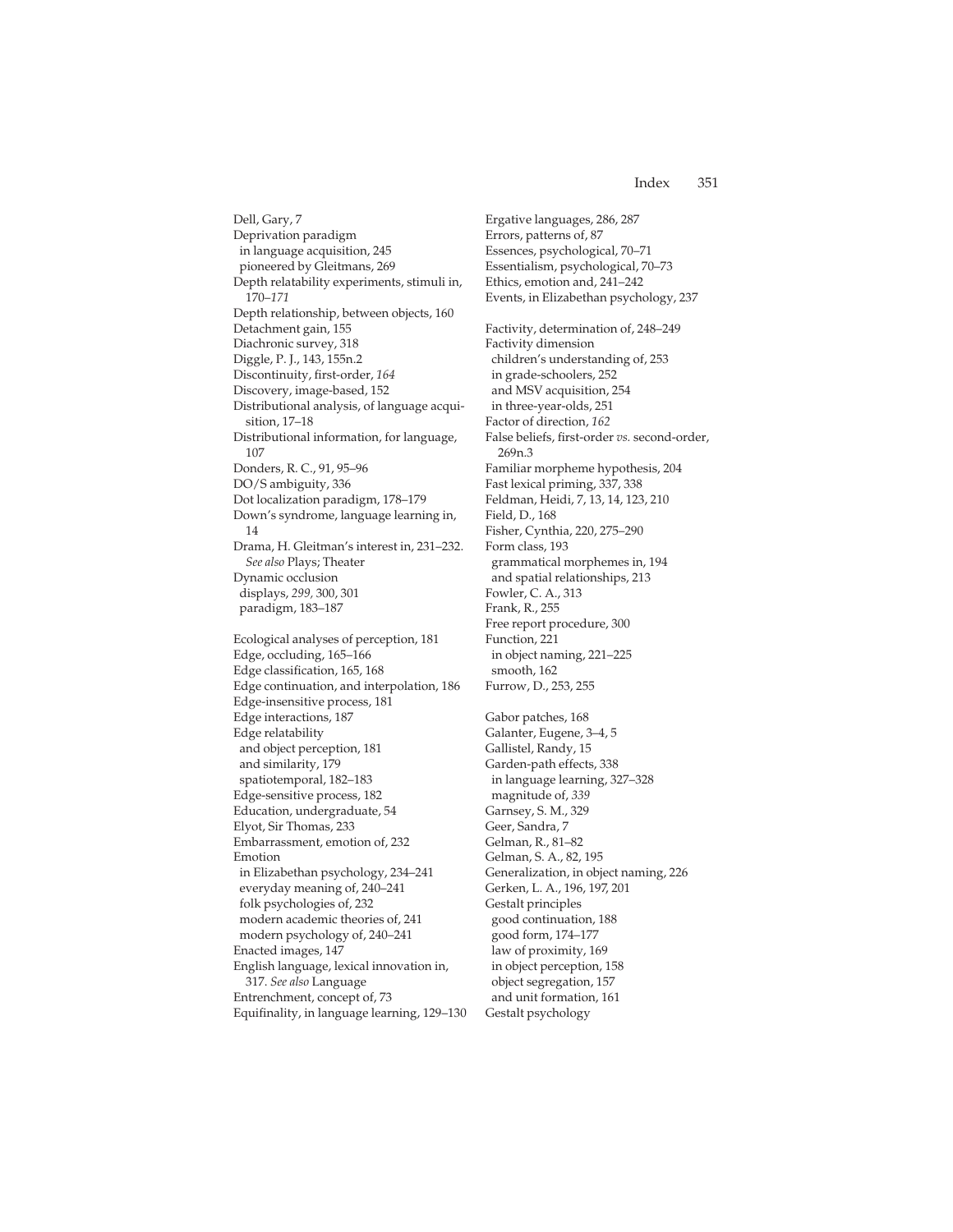good continuation principle in, 161–165, 166 identity hypothesis and, 159–161 neural models of, 186–187 update of, 158 Gesture creation, and language development, 129 Gesture-speech mismatch, and readinessto-learn, 131 Gesture-speech system, integrated, 130–131 Gesture systems of deaf children, 123 effect on learning of, 132–134 environmental conditions for, 126–129 grammatical categories for, 125 and mother-child interaction, 128 sentence-level structure in, 124–125 word-level structure of, 125 Gibson, J. J., 293, 294, 296 Gilbert, C. D., 186 Gleitman, Claire, 6, 28 Gleitman, Ellen, 6 Gleitman, Henry academic style of, 29–30 educational philosophy of, 311–312 formal education of, 1 honors and awards of, 18–19 interdisciplinary approach of, 341–342 interest in drama of, 28, 35, 231 as mentor, 211 *A Midsummer Night's Dream* directed by, 311 photos of, *35, 36, 37* published with students, 13, 14, 24, 41 at Swarthmore, 4–5, 23 on teaching, 49 teaching of, 191, 210 Gleitman, Lila R., 36, 38 cited, 192, 194, 195, 197, 202, 206, 209, 210, 218, 220, 247 collaboration with P. Rozin, 28 coteaching with H. Gleitman, 54–55 educational philosophy of, 312 honors and awards of, 19 interdisciplinary approach of, 341–342 as mentor, 211 Ph.D. work of, 6–7 *Psychology* reviewed by, 64 published work of, 11, 12, 13 teaching of, 191 at Univ. of Penn, 13

Gleitman, Phillip, *34* Gleitman family, *33* Gleitology, 57–65 Global instruction condition, 178 Global symmetry, 188 Goddard, David, 5 Goffman, Erving, 53, 232 Goldberg, A., 276 Goldfish, memory studies in, 9, 27 Goldin-Meadow, Susan, 7, 13, 14, 121–137, 210 Goldsmith, John, 7 Golinkoff, Roberta, 192, 197, 284 Good continuation and object perception, 188 principle, 161–163, 163–165, 166 and relatability, 166–167 updated notion of, 174 Good form principle of, 174–177 putative examples of, *175* Goodman, Nelson, 69, 73, 82 Grammar acquisition of, 288 discovery of, 192 in gesture systems, 125–126 learning, 204–205 lexicalized formalisms in, 341 and lexicon, 341 universal architectural principles of, 116–117 universal (UG), 276 Grammatical categories distributional view of, 194 extensions of, 317–318 "Great Verb Game," 17 Grief, in Shakespeare's plays, 237–238 Grouping basic problem in, 158–159 and notions of smoothness, 163 understanding, 187

Hall, G., 220 Hall, W. S., 254, 255, 264 Harris, Zellig, 3, 17, 112 Hayes, A., 168 Hayes, J. R., 108 Head-driven phrase-structure grammars (HPSGs), 341 Hearing children, gestures of, 133 Hess, R. F., 168 Hilgard, E. R., 39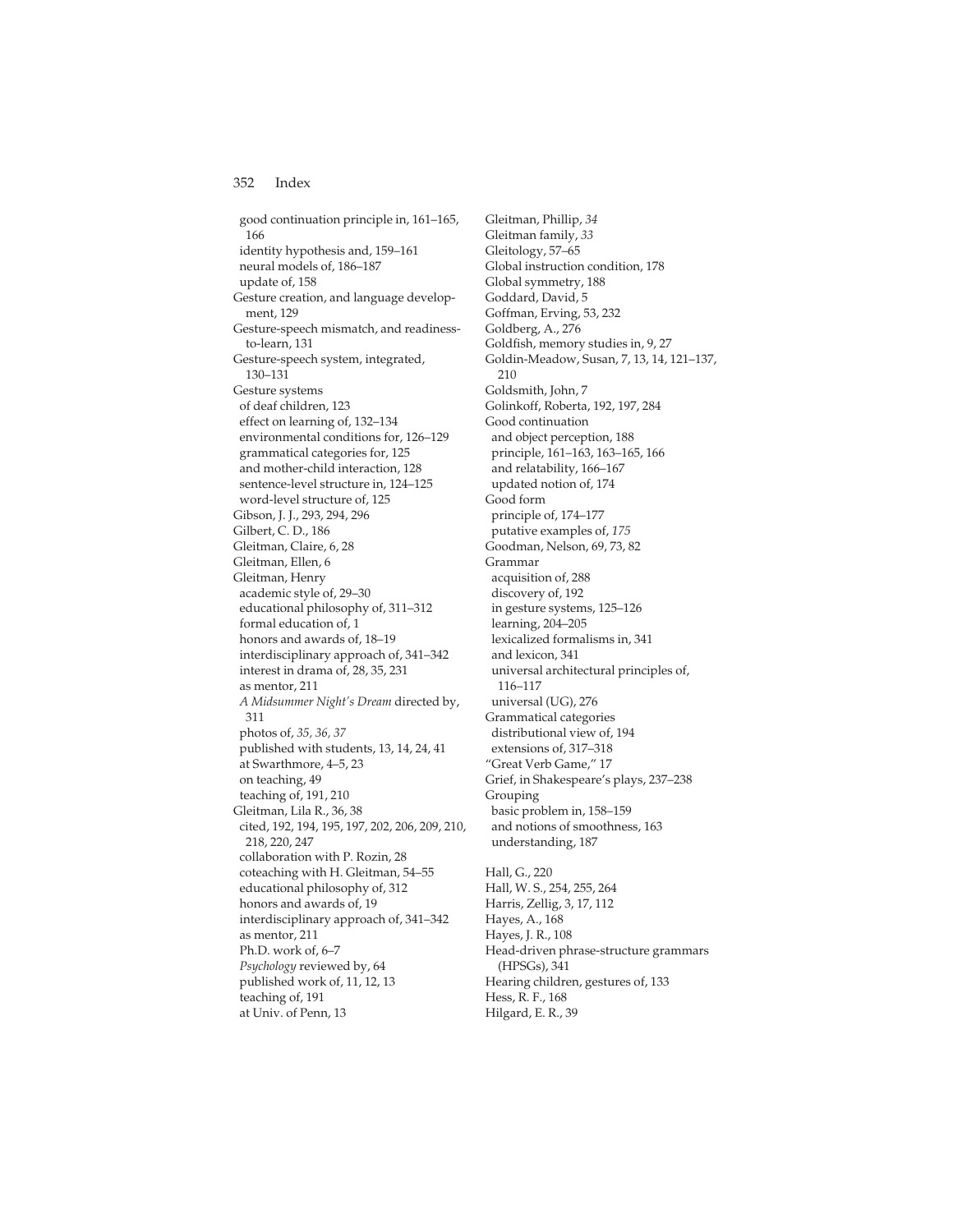Hirsh-Pasek, Katherine, 191–208, 284 Hiz, Henry, 6 Hoenigswald, Henry, 3, 6 Hoff-Ginsberg, E., 268 Holophrastic listeners, and grammatical morphemes, 195 Homophone judgment, 153 Housum, J., 313 Hull, 24 Humor, role of expectation and surprise in, 14 Hurvich, Leo, 5 Huttenlocher, J., 264 Iambic pentameter, 312–313, 315 Identification. *See also* Object naming effects of insides upon, 80–82 entrenched properties and, 76–80 Identification judgments, of children, 82–83 Identity and perception, 292–294 psychological, 291 Identity hypothesis and global-local controversy, 176–177 in object completion, 159–161 Imagery. *See also* Auditory imagery auditory *vs.* visual, 152 binary definition of, 323 functioning of, 151 and memory, 322 Images interpretation of, 155n.4 nature of, 152 pathways for creation of, 142–148 Imagined sounds, multidimensional space for, 142 Inductive inferences entrenchment concept in, 73 and psychological essentialism, 72 role of entrenchment in, 74 Infants enactment tasks for, 195 function morphemes identified by, 196 language learning in, 6 morpheme sensitivity of, 201–202 statistical learning in, 109–110 understanding in, 195 Information, functional, and shape bias, 221–225 Information, verbal, working memory for,

89

Insides, and determination of identity, 80–82 Instrumental learning, experiment in, 44–45 Instrument timbres, study of, 142–148 Intention, and object naming, 221 Intermodal preferential looking paradigm (IPLP), testing, 198–200 Interpolation, in perception, 182 Intransitives, subjects of, 286–287 Item recognition, study of, 9–10 Iverson, P., 143 Jackendoff, R., 281 James, William, 36, *37* Jameson, Dottie, 5 Johansson, G., 292 Johnson, E. C., 72 Jones, S. S., 71 Jonides, John, 7, 9, 13, 34, 87–103 Joshi, Aravind, 4 Jusczyk, Peter, 7 Kalish, C. W., 72 Kanizsa's Demonstrations, *175* Kanizsa, G., 160 Kaplan, G., 294 Katz, N., 195 Katz, S., 89 Kauffman, Bruria, 4 Keil, F. C., 71, 81 Kellman, Philip J., 14, 157–190, 301 Kelly, Michael, 311–326 Kinetic screen effect, *294* Koeppe, R. A., 89 Koffka, K., 181 Köhler, Wolfgang, 4, 23, 61, 307 Krumhansl, C., 143 Lamm, Donald S., 5, 57–65 Landau, Barbara, 14, 71, 209–230, 288 Language ergative, 286, 287 and perceptual bias, 220–221 resilience of, 123–124 and space, 210–211, 227 Language acquisition, 275 in children with Down's syndrome, 129 comprehension data in, 195, 205 conceptual structures in, 281 deprivation paradigm in, 245

Informativeness, and poetic meter, 313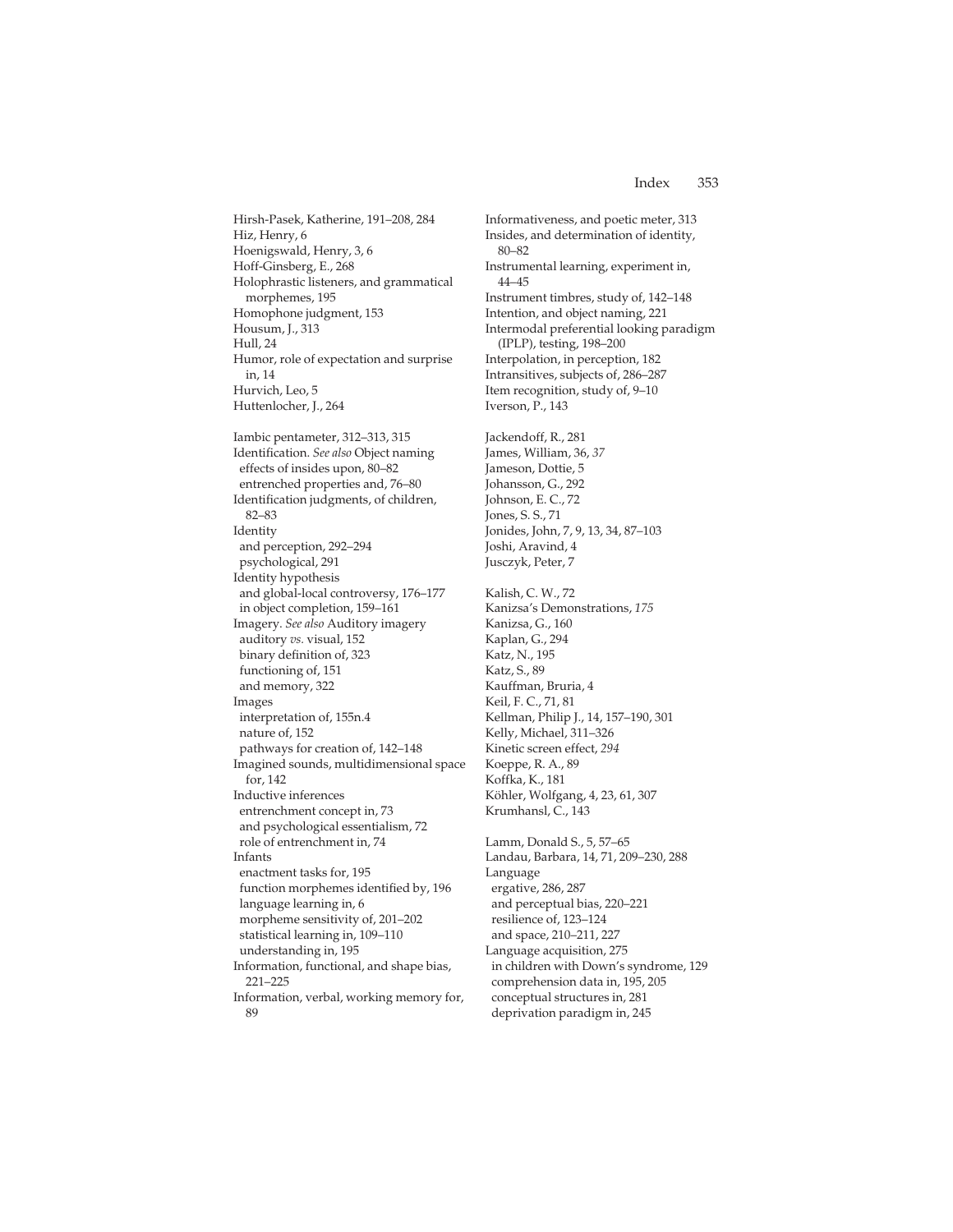Language acquisition (cont.) distributional analysis of, 17–18 grammatical morphemes' role in, 192 and inconsistent linguistic input, 113–115 natural experiments in, 112 nature-nurture question in, 11–12 output grammar, 113 and partial information, 288 problem of, 105–106 role of syntax in, 218–221 transitional probabilities in, 108–110 understanding, 13 *Language and Experience* (Landau and Gleitman), 211, 214 Language comprehension incremental nature of, 327 lexical items in, 341 Language development language comprehension in, 195 sensitivity to morphological cues in, 196 Language learning, 122 equifinality in, 129–130 matching problem in, 291 object naming in, 225–227 research in, 6 resilient properties of, 124–126 of second language, 14 spatial experience in, 211 Learning delayed response, 41 gesture's role in, 130, 132 segmentation in, 111 and teaching, 154 Leeuwenberg, E., 174 Lennard, Samson, 233 Levin, D. T., 296, 307 Lexicalized tree-adjoining grammars (LTAGs), 341 Lexical learning, 211–212 Lexical preference, and syntactic ambiguities, 331–336 Lexical priming technique, 337 Lexical stress, and English spelling, 312, 314, 315, 317. *See also* Stress Lichtenberg, Lila, 2–3. *See also* Gleitman, Lila R. Linguistic input building structure with, 116–118 inconsistent, 113–115 natural experiments of, 112–118 reshaping and restructuring of, 117–118 Linguistics

computational, 341 mental verbs in, 248–249 primitives and, 276 Liquid-crystal-diode (LCD) shutter glasses, 171 Literature, folk, 240 Location, and object naming, 220 Locke, John, 211 Lorenz, Konrad, *32* Luce, Duncan, 5, 6 Luminance masking, 295 MacMillan, Deborah, 7 MacNamara, J., 195 Malt, B. C., 72 Maratsos, M., 107, 194 Marin, Oscar, 10 Markman, E. M., 74 Material, and object naming, 220 Maternal speech mental verbs in, 247–248 and MSV acquisition, 255–256 May, Robert, 7 McDill, M., 301 McGill, Bill, 25 McIntosh, B. J., 196, 197, 201 Meanings for blind child, 212 of gestures, 125 of MSVs, 250–251 and presyntactic cues, 279–280 sentence structure and, 276–277 Memory goldfish, 8–9 investigations of, 5 visual, 296–297 Memory, working, 88–99 architecture of verbal, 89–99 defined, 88 differing subsystems of, 99–102 parametric studies of, 92, 95 spatial *vs.* verbal, 99–100, 102 studies in, 148 Memory control, in neuroimaging experiments, *89–90* Mental context, detachment from, 154 Mental image, understandings attached to, 150 Mental representations prototypes for, 16 shape bias in, 218

Mental state verb acquisition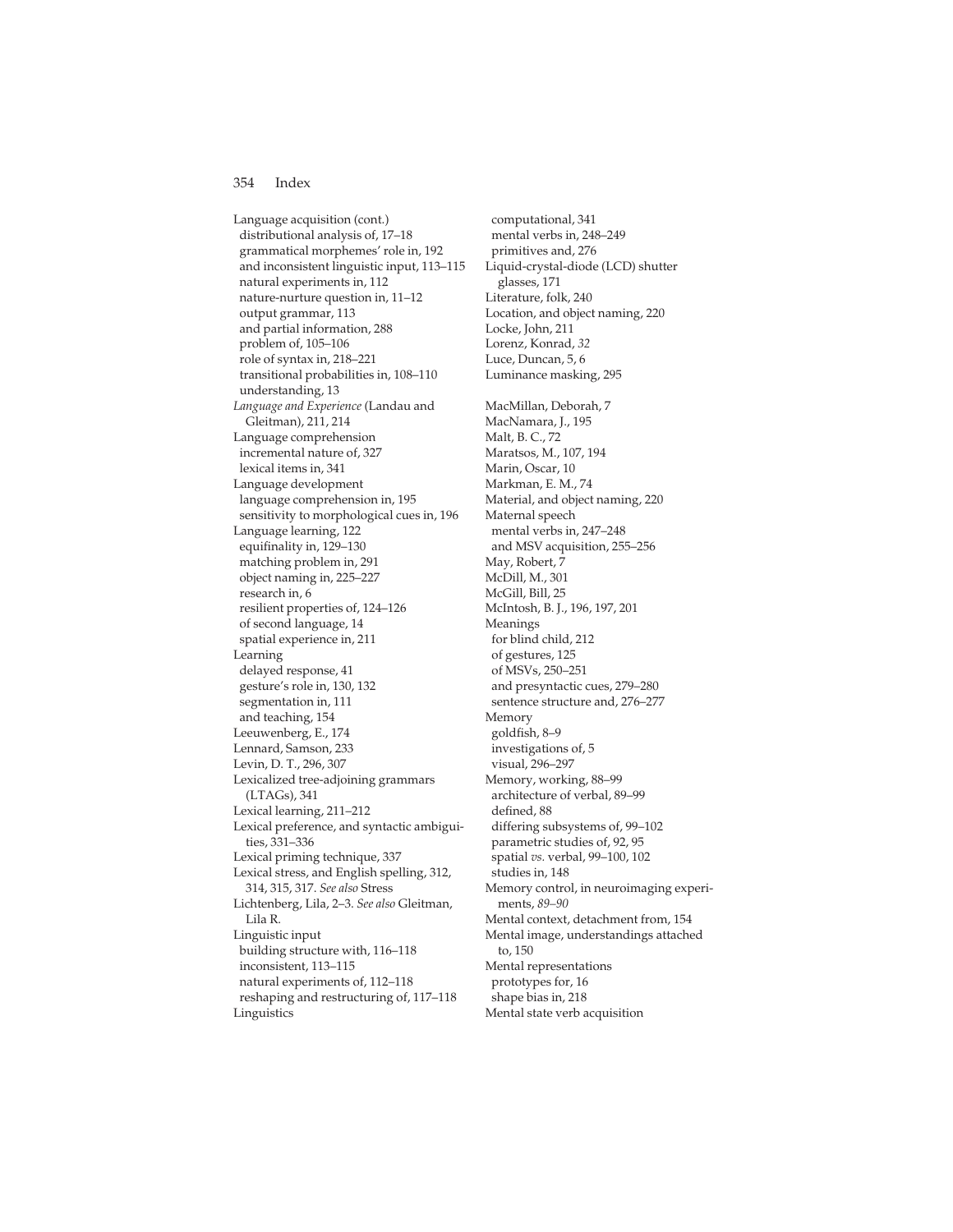experiments with, 258–263 and preschool experience, 263–266 and radical translation problem, 247–248 theory of, 254–256 Mental state verbs (MSVs) adult usage of, 264 characteristics of, 246–247 children's acquisition of, 245–246 degree of certainty of, 250–251, 257–258, 266 developmental understanding of, 251–252 first uses of, 251 measuring comprehension of, *260, 261, 262* polysemy of, 248–251 and theories of mind (TOM), 252–254 Michotte, A., 157, 293, 296, 306 Miller, George A., 58, 59, 60 Milton, John, 315, 316 Mind. *See* Theory of mind Mintz, Toby, 107 Montague, W. E., 317 Moore, C., 253, 255, 257, 258 Morgan, J., 194 Morphemes, grammatical, 193. *See also* Bound morphemes acquisition of, 113 in form class assignments, 194 in language acquisition, 192–193 sensitivity to, 195 in syntactic development, 194 Morphology bound, 204–205 in language acquisition, 114 probability used, 118 Motherese, 11–12, 13, 105, 122, 196, 246 Mother's speech MSVs in, 269n.4 studies of, 105 Motion, perceiving structure from, 292 Motion signals boundaries defined by, 302–306 to perceive moving boundary, 301–302 sequential pattern of, 303 Murphy, Gardner, 1 Music, segmentation in, 111 Nachmias, Jacob, 4, 5, 23–25, 40 Nagy, W. E., 254

Naigles, Letitia R., 245–274, 284

Nakayama, K., 165

Naming latencies, *335* Naming patterns, study of, 222. *See also* Object naming Nature-nurture questions, 112 "*N*-back" task, in working memory experiments, 89, *93,* 96, 97 Necker cube, 151 "Neg-raising" defined, 269n.1 syntactic phenomenon of, 248–249 Neisser, Ulrich, 4, 23, 24, 296 Nelson, K., 295 Neural models, 186–187 Neuroimaging techniques application of, 102–103 experiments with, 89–99 in reaction time studies, 91–92 in study of cognition, 87–88 Newport, Elissa, 7, 10–11, 13, 105–119 Norton, 59 Nouns in child-directed speech, 192–193 compared with verbs, 317–318 contexts of, 219 first-syllable stress, 318 presyntactic primitives as, 283–285 prosodic properties of, 193 Object completion depth information in, 170–174 dynamic, 183–187 and edge interactions, 187 global notions of, 179 hypothesis, 172 identity hypothesis in, 159–161 similarity in, 179 Object constancy, occlusion and, 297–301 Object function, studies of, 226. *See also* Function Object names, for blind children, 214–216 Object naming children's *vs.* adult's, 225–227 form *vs.* function in, 223–224 generalization in, 226 mature, 225–227 role of syntax in, 218–221 and shape bias, 217–218 shape in, 216–217 Object perception. *See also* Perception models of, 188 multiple tasks in, 165 relatability in, 166–168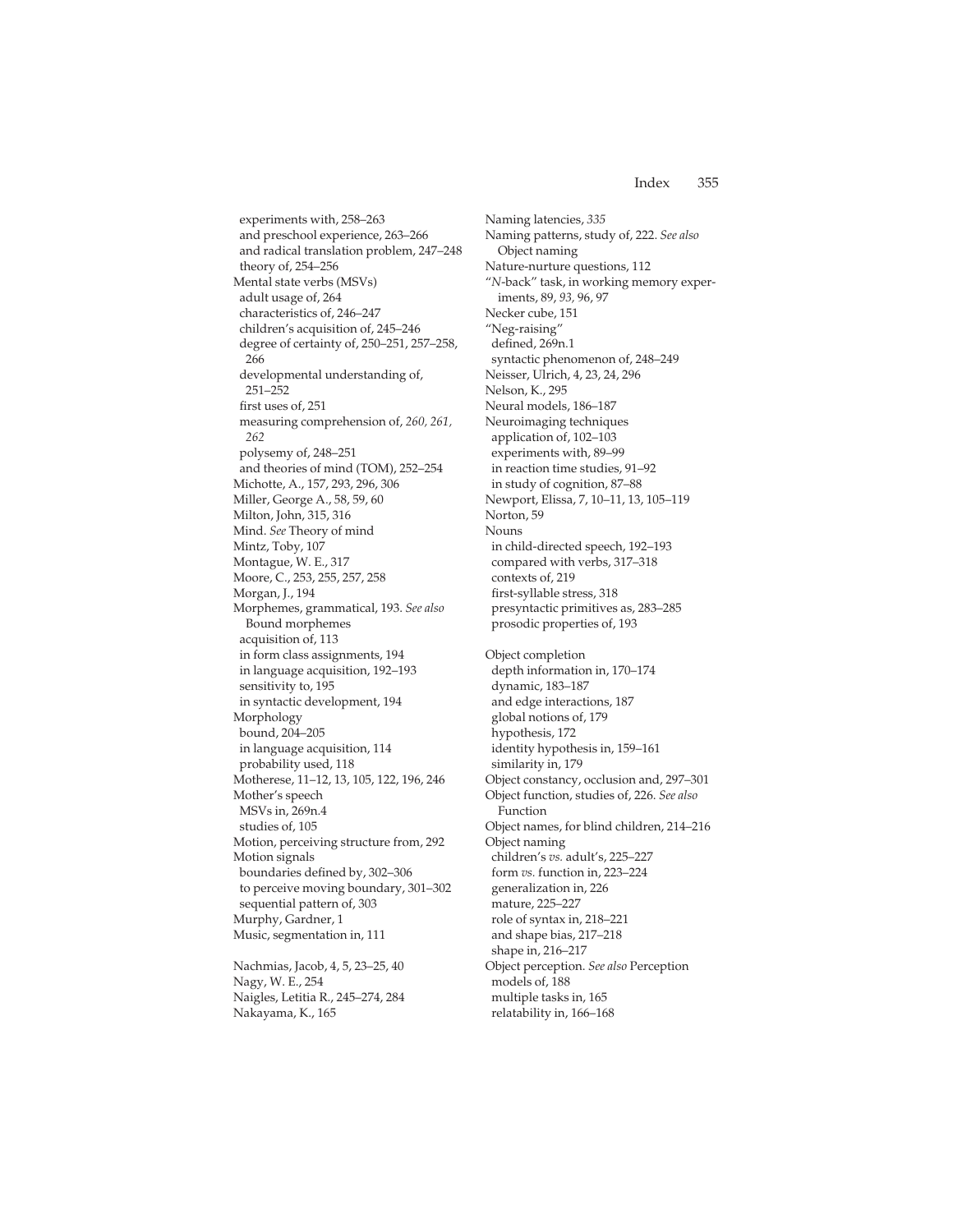Object permanence, in occlusion displays, 307 Object recognition system, object naming in, 227 Objects categorization of, 69 in Elizabethan psychology, 237 (nonnaming) judgments about, 222 persistence of, 293 in word acquisition, 213 Object shape, 216–217. *See also* Shape; Shape bias Object unity, in 3–D world, 170 **Occlusion** dynamic, *299* and object constancy, 297 sequential, 303, *304,* 305 Opacity, of moving surfaces, 305 Optics, ecological, 163 Oral traditions, and study of memory, 323–324 O'Regan, J. K., 295 Orthography, English, variability in, 314, 317 Outcomes, in instrumental learning, 44–45, 47 Paivio, A., 322 Palmer, Evan, 183 Paquin, M., 255 Parental input, and mental verb understanding, 255, 263. *See also* Maternal speech Parent-child interaction, and MSV distinction, 267–268 Parentheticals, MSVs in discourse structure of, 249 Parrott, W. Gerrod, 14, 231–244 Parser, development of, 4 Parsing alternatives to encapsulated, 328–331 lexicalist approaches to, 337 Partial sentence representation (PSR) explained, 281 and utterance structure, 285 Participle frequency, effects of, 333 Particular morpheme hypothesis, of morpheme sensitivity, 203–204 Paulesu, E., 90 Pavlovian conditioning, exploration of, 46 Peabody Picture Vocabulary Test (PPVT)

Revised, 256

Peer language use, 268 Pennsylvania, University of. *See also* Psychology Dept. Gleitmans' move to, 5 H. Gleitman as chairman at, 53 H. Gleitman's arrival at, 60 job-talk ritual at, 121–122 Perception and auditory imagery, 143 and conscious experience, 307 and continuity errors, 295–296 depth relationship, 160 ecological analyses of, 181 in Elizabethan psychology, 237 of form, 151 in Gleitmans' seminars, 157 identity and, 292 and internal representation, 293, 294–295 and luminance masking, 295 of object constancy, 297 Perception, visual, and object naming, 216–217 Perceptual biases, language and, 221 Perceptual constancies, 292 Perceptual development, and Gestalt principles, 158 Perceptual organization development of, 157 understanding, 187 Perceptual processing, continuity in, 165 Perceptual unit formation, 291 Perceptual verbs, 250 Persistence, perception of, 293, 294 Petersik, J. T., 301 PET scanner, working memory experiments with, 101 Petter, G., 159 Petter's effect, 160, 176 Philosophy, educational, 311 Phrasal stress. *See* Stress *Phrase and Paraphrase* (Gleitman and Gleitman), 7 Physical objects. *See also* Object naming; Object perception importance of, 71 psychological categories of, 69 transformation of properties of, 71 Picture pointing tasks, limitations of, 198 Pinker, S., 193, 194 Pitt, M., 142 Place, in word acquisition, 213. *See also* Space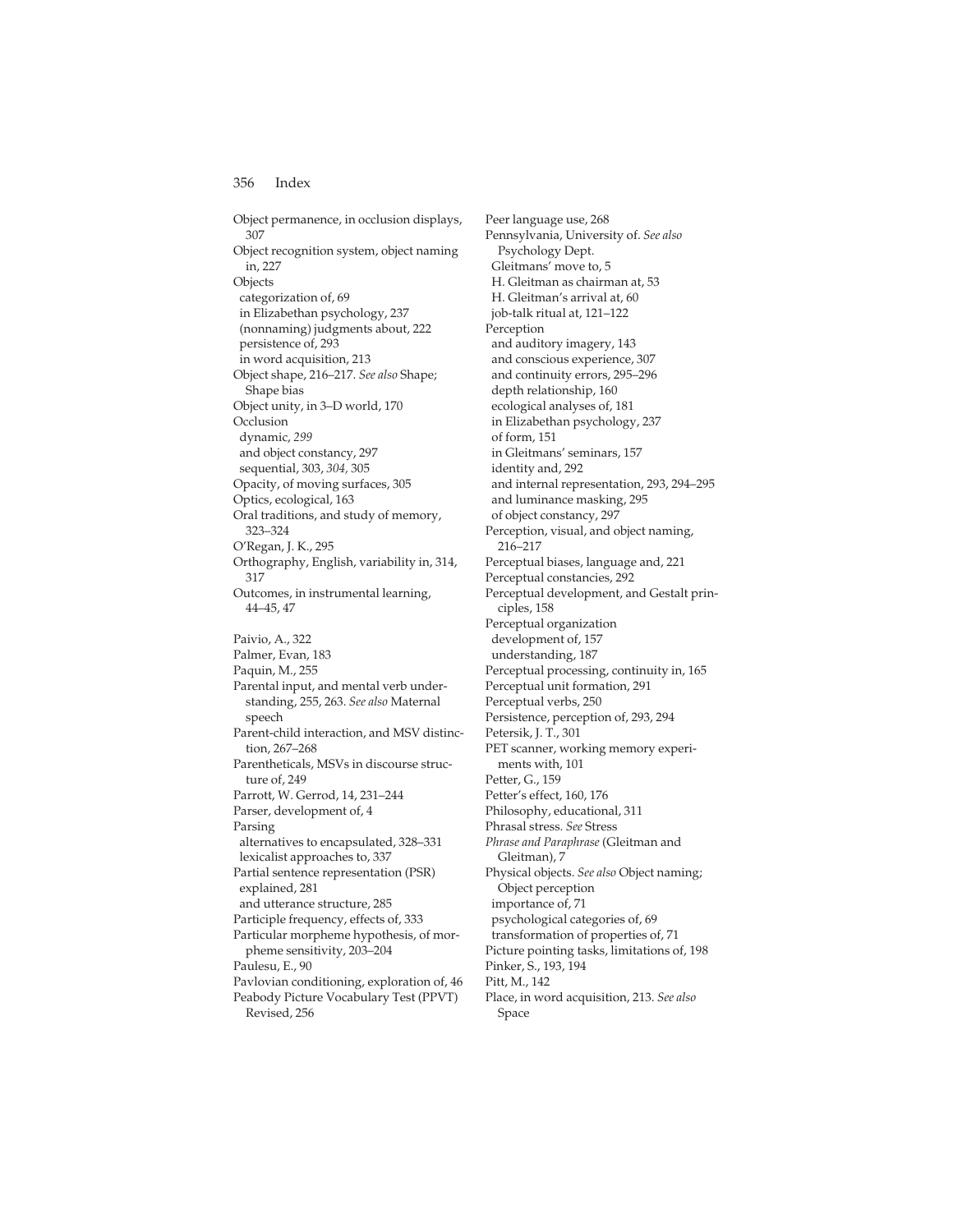Plays. *See also* Drama; Theater directed by H. Gleitman, 29 produced by H. Gleitman, 25 psychology in, 232–234 Shakespeare's, 232–240 Poetic meter iambic pentameter, 312–313, 315 information in, 313 Poetry, and study of memory, 323–324. *See also* Verse Polat, U., 186 Prägnanz principle, 187 Predicates argument, 283 spatial relationships as, 213 Preschoolers, *vs.* home-schooled children, 265 Preschool experience, and mental verb understanding, 263–266 Priming studies, 177 Primitives Chomsky on, 275–276 nouns as presyntactic, 283–285 Problem solving, and working memory, 88 Prosodic bracketing, 194 Prosody, in language acquisition, 193 Prototype representations, 16 Proximity, Gestalt law of, 169 Pseudowords, disyllabic, 314 Psycholinguistics, 192, 206, 341 and sentence processing, 341 and word blends, 321 Psychology American, 13 Elizabethan, 234–240 in English Renaissance, 232–234 folk, 232, 240–242 identity problem in, 291 Renaissance, 240–242 teaching of, 27 Psychology course, introductory, 39–40 recording of, 60–61 syllabus for, 58, 59, 60 Psychology dept., Univ. of Penn, 5–6, 61 rules of, 54 teaching at, 154 *Psychology* (Gleitman), 311 beginning of, 5 completion of, 19, 65 editions of, 65 first chapter of, 62

historical component of, 63 origins of, 58, 59 Renaissance equivalent of, 232 reviews of, 63–64 success of, 64–65 Psychophysiology, Elizabethans', 235 Puppets, in experiments with children, 258–259 Quine, W. V. O., 214, 215, 216, 246 Radical translation, problem of, 246, 247 Radio Free Europe, 25 Rakowitz, S., 220 Rayner, K., 337 Reaction times, study of, 91, *94* Readiness to learn, gesture and speech as index of, 131–132 Reading ambiguity resolution during, 336 studies of, 9 Reading acquisition, early study of, 27–28 Reasoning, and working memory, 88 Recall cues, effectiveness of, 322 Recognition from partial information (RPI), 176, 177 Reduced relative clauses, and participle frequency, 333 Rehearsal, memory, and concurrent articulation, 149 Rehearsal control, in neuroimaging experiments, *89–90,* 91 Reisberg, Daniel, 139–156 Relatability in cases of minimal gaps, 169–170 construction used to define, *167* 3-D, 170–174 in edge interpolation, 186 experimental evidence about, 168–169 and localization of boundaries, 178 in object perception, 166–168 spatiotemporal, 182–*183,* 184 Relatable displays, accuracy of, 185 Relative clause ambiguity, 333, 336 Rensink, R. A., 295, 307 Repetitions, imagined *vs.* perceived, 149 Rescorla, Robert A., 39–47 Reynolds, H., 294 Rhyme judgment, 153 Rhyme patterns, in child verse, 321–324 Rice, M., 256 Rips, Lance, 7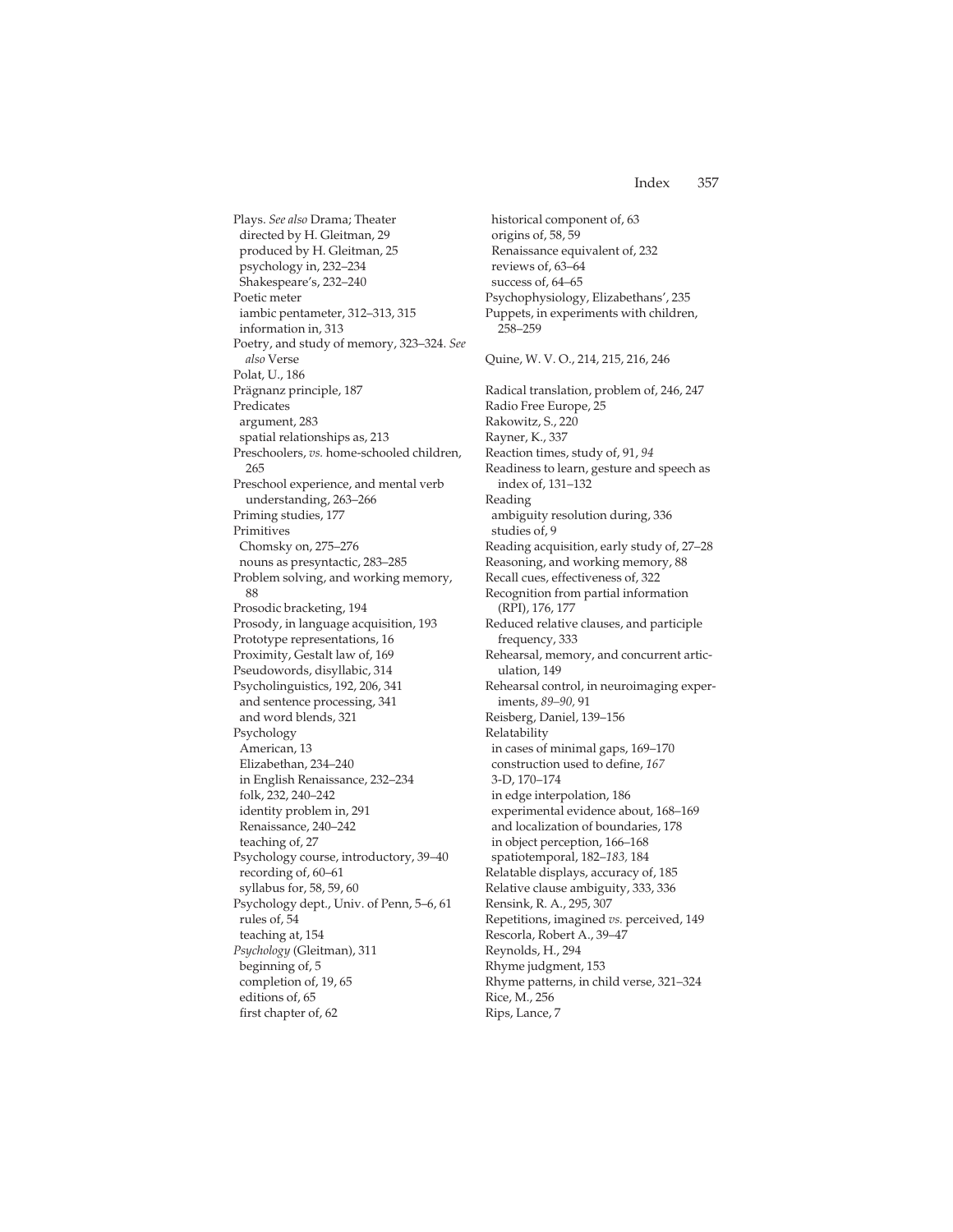Ritter, E., 277 Rock, I., 301 Rosch, Eleanor, 16 Rosen, S. T., 277 Ross, D. S., 115 Rozin, Paul, 8, 9, 10, 27–38, 42 Sabini, John, 49–56 Saccades, changes during, 295 Saffran, Jenny, 107 Sagar, Naomi, 4 Sagi, D., 186 Same kind, in object naming, 225 Scherer, Martin, 1 Schmidt, Hillary, 14 Scholnick, E., 254 Schumacher, E. H., 89 Schwanenflugel, P., 250, 252 Schweisguth, Melissa, 192, 197 Second language learning, 14 Segmentation basic problem in, 158–159 and notions of smoothness, 163 understanding, 187 word, 107–110 Selective interference experiments, 100 Self-control, as virtue, 239, 240 Self-splitting figures (SSOs), 159–160, 161 Semantic constraints, lexical frequency and, 331 Semantic information lexically specific, 329 and verb recognition, 330 Semantics, and language acquisition, 193 Seminars cheese, 8, 191 Gleitmans' research, 7–8, 8, 24, 40, 55, 87, 103, 118, 139, 157, 188, 191, 221, 242 L. Gleitman's graduate, 54, 56 weekly evening, 122–123, 209–210 Sentence interpretation, and sentence structure, 281–283 Sentence processing, psycholinguistic theories of, 341 Sentences, children's gesture, 124–125 Sentence structure and conceptual structure, 282–283 and meaning, 276–277 presyntactic, 288 Sereno, S. C., 337 "Sesame Street," 256

Shafer, V. L., 196 Shakespeare, plays of emotion in, 234–240 psychology in, 232–234 Shape accurate identification of, *303* artifacts used in studies of, 221 and object naming, 216–217, 219 Shape bias, 75 in adults *vs.* children, 223–224 and functional information, 221–225 and object naming, 217–218 Shatz, Marilyn, 7–8, 251 Shepard, Roger, 140 Shimojo, S., 165 Shipley, Elizabeth, 6, 8, 11, 12, 13, 69–85, 192, 194, 195, 197, 202, 206, 226 Shipley, Thomas F., 291–309 Shipley, Tim, 157, 179, 183 Shows. *See also* Theater directed by H. Gleitman, 29 produced by H. Gleitman, 25 Shucard, D., 196 Shucard, J., 196 Siblings, effect on MSV acquisition, 268 Siegal, Muffy, 7 Sigman, E., 301 Silverman, G., 165 Similarity and edge relatability, 179 and object naming, 214–215, 217 Simons, D. J., 81, 296, 307 Singer, D., 256 Singer, J., 256 Singleton, J. L., 116 Siskind, J., 282 Sloan Group, 211 Smith, Carlotta, 6, 11, 12, 13, 192, 194, 195, 197, 202, 206 Smith, E. E. (Ed), 88, 89 Smith, L. B., 71 Smoothness, notions of, 162–163 Smythe, P. C., 322 Solomon, Dick, 5, 41, 42 Sounds. *See also* Auditory imagery mental images of, *144* mental representations of, 153 ratings of perceptions of, 143, *145* Space, *vs.* language, 210–211, 227 Spatial representation, and object naming, 227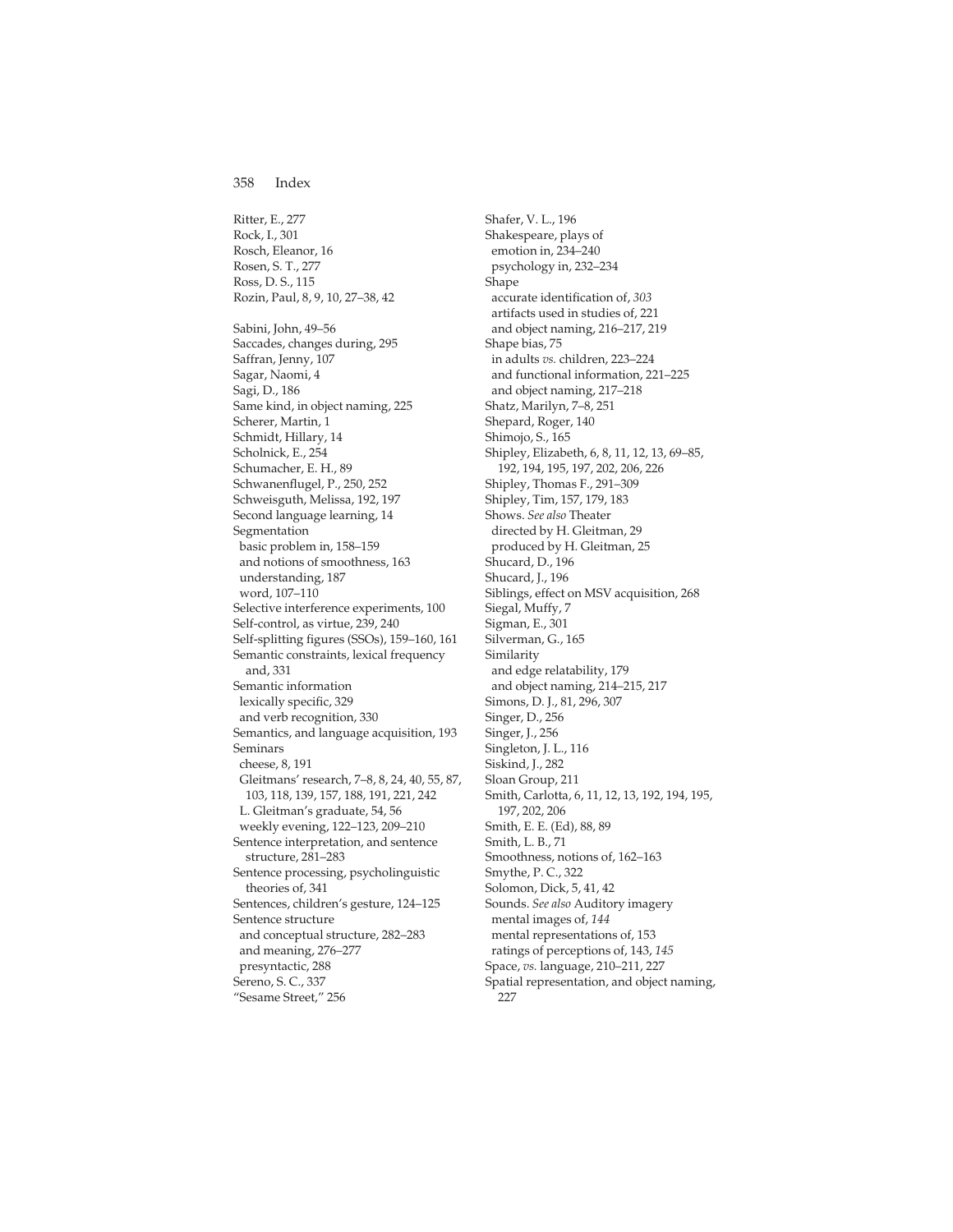Speech covert, 155n.1 prosodic principles of, 313 Spelke, Elizabeth, 14, 15, 157 Spelling, and stress, 314 Stability appearance of, 294 change as information for, 293–294 illusory, 296, 297, 300, 307 motion-based model of, 301 and motion signals, 305–306 perception of, 292, 296 Statistical information, 107 Statistical learning, 106–107, 117 in language acquisition, 111 *vs.* nonstatistical learning, 111 and word segmentation, 107–108 Sternberg, S., 92 Storytelling, and study of memory, 323–324 Stress. *See also* Verse first- *vs.* second-syllable, 318 spelling and, 314 Stress patterns, noun *vs.* verb, 318 Students, psych 1, 51–52. *See also* Psychology course, introductory Subjects, and transitive *vs.* intransitive sentences, 285–287 "Subordinate bias" effect, 332 Subrahmanyam, K., 220 Subtraction strategy, in cognition studies, 89 Subvocalization, 140 and auditory imagery, 152 detachment provided by, 153 planning mechanisms for, 155n.3 Surface completion process, *180* Surface filling, 186 Surface interpolation, examples of, 158 Surface quality, spreading of, 179–181 Surfaces, illusory *vs.* occluded, 160–161 Surface texture, and adjectives, 219 Swarthmore College, 4–5, 7, 23 Syllable number, and memory, 322–323 Symmetry testing, 179 Syntactic ambiguities and lexically specific argument, 331–336 and lexical preference, 331–336 and lexical priming, 339 Syntactic bootstrapping defined, 277–279

original proposal of, 288 pioneered by Gleitmans, 276 presyntactic mechanism for, 284–285 sentence interpretation in, 283 in verb learning, 280 Syntactic context, and object naming, 219 Syntactic diversity, 268 Syntactic evidence, child's understanding of, 279–280 Syntactic information, lexically specific, 329 Syntax acquisition, 276 argument linking in, 283 early education of, 246 and presyntactic division, 287 utterances in, 282 verb learning in, 280 Tanenhaus, M. K., 329 Tangent discontinuity (TD), 163 continuity and, 165–166 and good form, 174 Taylor, M., 195 Teacher-preschooler interactions, and MSV distinction, 267–268 Teaching. *See also* Seminars of graduate students, 154 H. Gleitman on, 49 of L. Gleitman, 54–55, 56 of psychology by H. Gleitman, 27 Teaching assistants, 42 Teitelbaum, Philip, 5 Telegraphic listeners, and grammatical morphemes, 195 Television input and MSV acquisition, 270n.6 and MSV understanding, 266 and PPVT scores, 256 Textbooks. *See also Psychology* publishing of, 51 writing of, 51 Theater, H. Gleitman's love of, 28, 36. *See also* Plays Theory of mind (TOM) developing, 252–254 and preschool experience, 264, 268 Thines, G., 157 Thinking and mental verbs, 247 as perceptual experience, 249 Thinking out loud. *See also* Auditory imagery